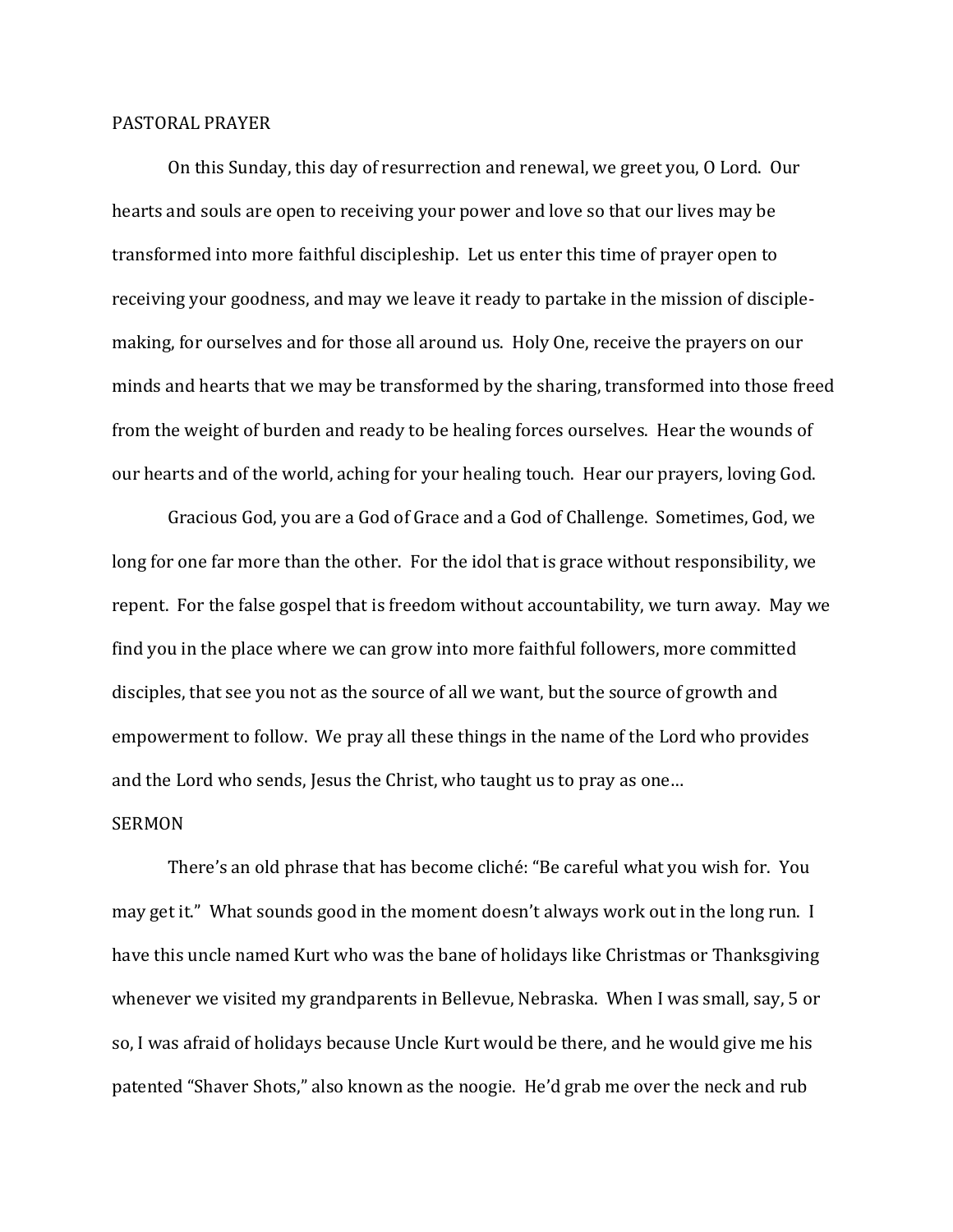down my head until you cried for mercy. I was powerless. I was small and unable to fight back. Well, when you were that young, it hurt, and I just couldn't wait until I would be old enough to give Uncle Kurt a shaver shot. Well, I grew up, but as I did, Uncle Kurt got married, had kids, and couldn't come as regularly to my grandparents for holidays. After all, he had to be with his new family as well. We started only seeing him every other Christmas, and now, I don't even see him at Christmas anymore. I wished so hard that I could be big enough to fight back at Uncle Kurt, but my wish was granted, at the expense of Uncle Kurt's presence. I got what I wanted, but in the long run, I was worse off. The connection with Uncle Kurt and family is hard to keep with the long distance and rare opportunities to see them. Be careful for what you wish for. You may get it.

Those foolish disciples…they're at it again. One day, James and John, brothers and the sons of Zebedee, come up to the Lord Jesus Christ, present at the creation of the Universe and say to him bluntly…"Teacher, we want you to do whatever we ask of you." Yep, they said it: "Teacher, we want you to do whatever we ask of you." Listen up, Jesus, because your disciples really want something. I wonder how Jesus looked at that moment. He knows them better than they know themselves. He probably knows exactly what they want and where they're going, but he bites. He turns to them and says, "What is it that you want me to do for you?" They respond, "Grant us to sit, one at your right hand and one at your left, in your glory." Small thing they ask of him. Only the most royal place in all of creation after God, especially the right side. That's where the most important people sit in that time, according to the New Interpreter's Commentary.

Let's be honest, we're a lot more like the disciples than we'd care to admit. We're good at asking God for things. Prayer often is the request to God, asking for things we think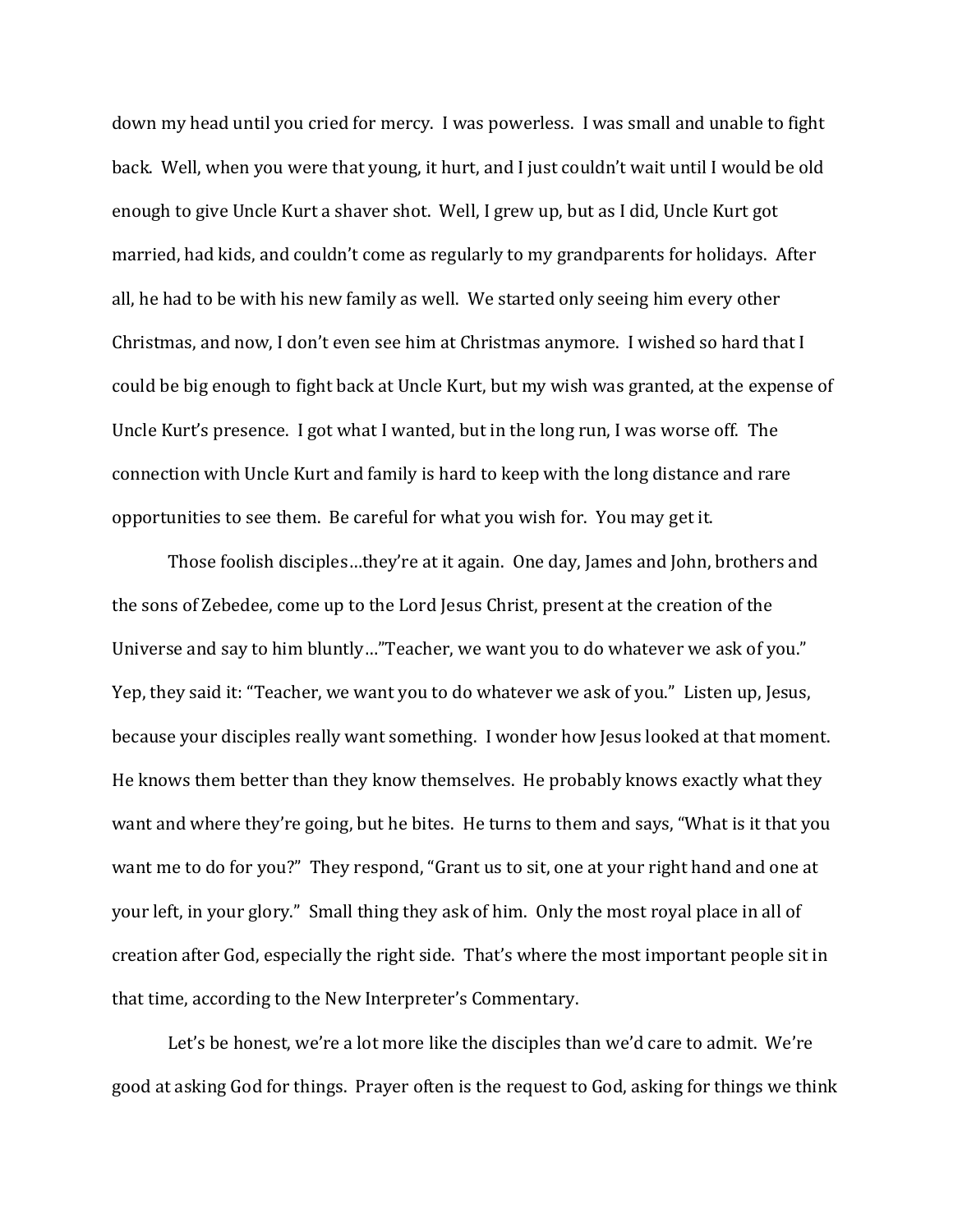are faithful, and we are all subject to it. "God, if I can get this promotion, then I will be in a better position to serve you." Or, in my case, the honest prayer is "God, if I can only finish this ordination paperwork, then, wow, I will feel so much more freed to do your service." Heck, I remember one of my first prayers as a young child was to find a toy I lost. Such selfless prayers, they seem, but they also have a real self-serving edge to them. I've prayed that prayer so many times without realizing it. The words may be different but the prayer is the same. "God, give me…" "God, help me…" "God, let me…" And what is the point behind it? "Because I want it." In our worst moments, we make God to be the dispenser of blessing, handing it out because we want it.

So, Jesus responds. The answer is no simple "yes" or "no." It is not "I will do it for you" or "I cannot do that." It is "You do not know what you are asking." How could they not know what they're asking? When you are seated in your glory, let us be there with you. When there's a parade in your honor, let us be by your side. When you have triumphed, let us partake in your celebration. After all, it's their due; they've stood by Jesus in this ministry, done the hard work, and deserve the rewards.

But Jesus knows there is a different meaning to their question. Jesus isn't thinking about the throne in heaven or the crowds of worshipping saints when he returns to God. He's not thinking about all the goodness he will receive for his faithfulness to the calling of God, even in his weakest moments. He's recognizing what it will take to reside in his glory, and it ain't pretty at all. When he resides in his glory, there will be nails in his hands. When he resides in his glory, there will be a spear in his side. When he resides in his glory, it will be torture. There will be a crown of thorns on his head, and there will be a parade not celebrating him but mocking him as the so-called "King of the Jews." They don't know that,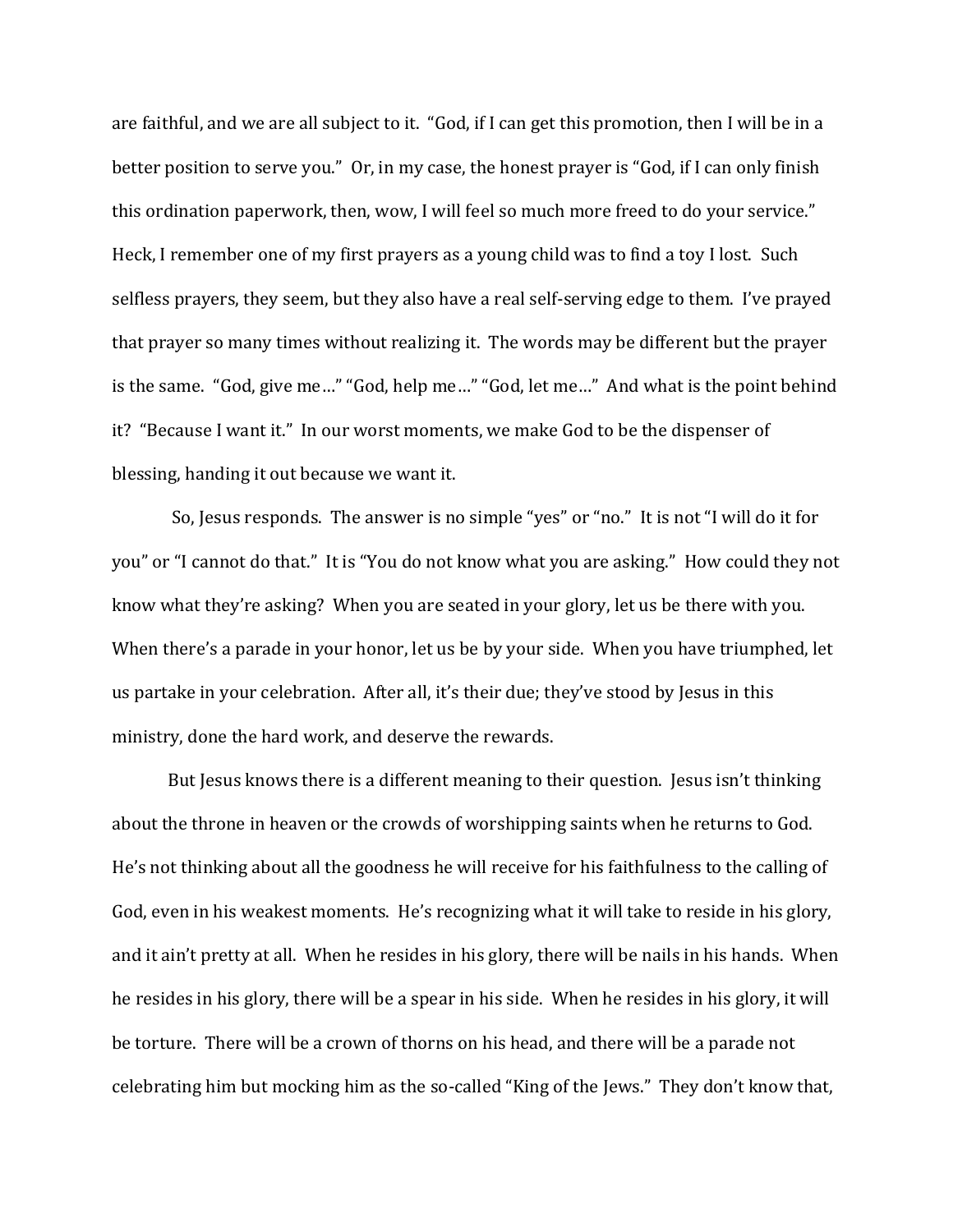so it makes no sense what he's trying to say. They are asking for the glory but not the work, the requirements that come with it. They are asking for all the fun without any of the work. Jesus says that it just doesn't work that way.

Power is not what it seems. Celebration is not what it seems. To sit with Christ in his glory isn't what it really seems. The King of the Universe came to be scorned, to die, to live and die in infamy. And yet, it is so human to sit before God and pray the same prayer that these disciples raised. "God, I want you to do whatever I ask of you." It is so human, but so is the way that we view God in those moments. Paraphrasing Miroslav Volf, the problem is not whether we are accepting God or rejecting God. That's too easy; that's not the real issue. The real issue is the subtle danger of making God a secondary part of our lives, making God the one who is there when we need something, or making God that vending machine of blessing, ready to pop out when we throw in a prayer.

Jesus answers a different way. "Are you able to drink the cup that I drink, or be baptized with the baptism that I am baptized with?" In other words, "are you sure that you want what you're asking for?" There is a obvious miscommunication going on here. It's all the wishing with none of the requirements. These disciples are all-in with the rewards, and Jesus is all in with the work it takes to get there. It works for anything in life; it works for anything in the church. As anyone can tell you on the Board of Trustees, a healthy building requires a lot of work. You don't just sit back and wait for results. The results come when you put in the appropriate time and work to get there. It may shock you, but to produce a sermon each week takes hours and hours. It's not just the time to sit down and compose it; there's a lot of time thinking about the scripture passage and the topic at hand. There's prayer, there's research, there's checking out various materials. There's a lot of time that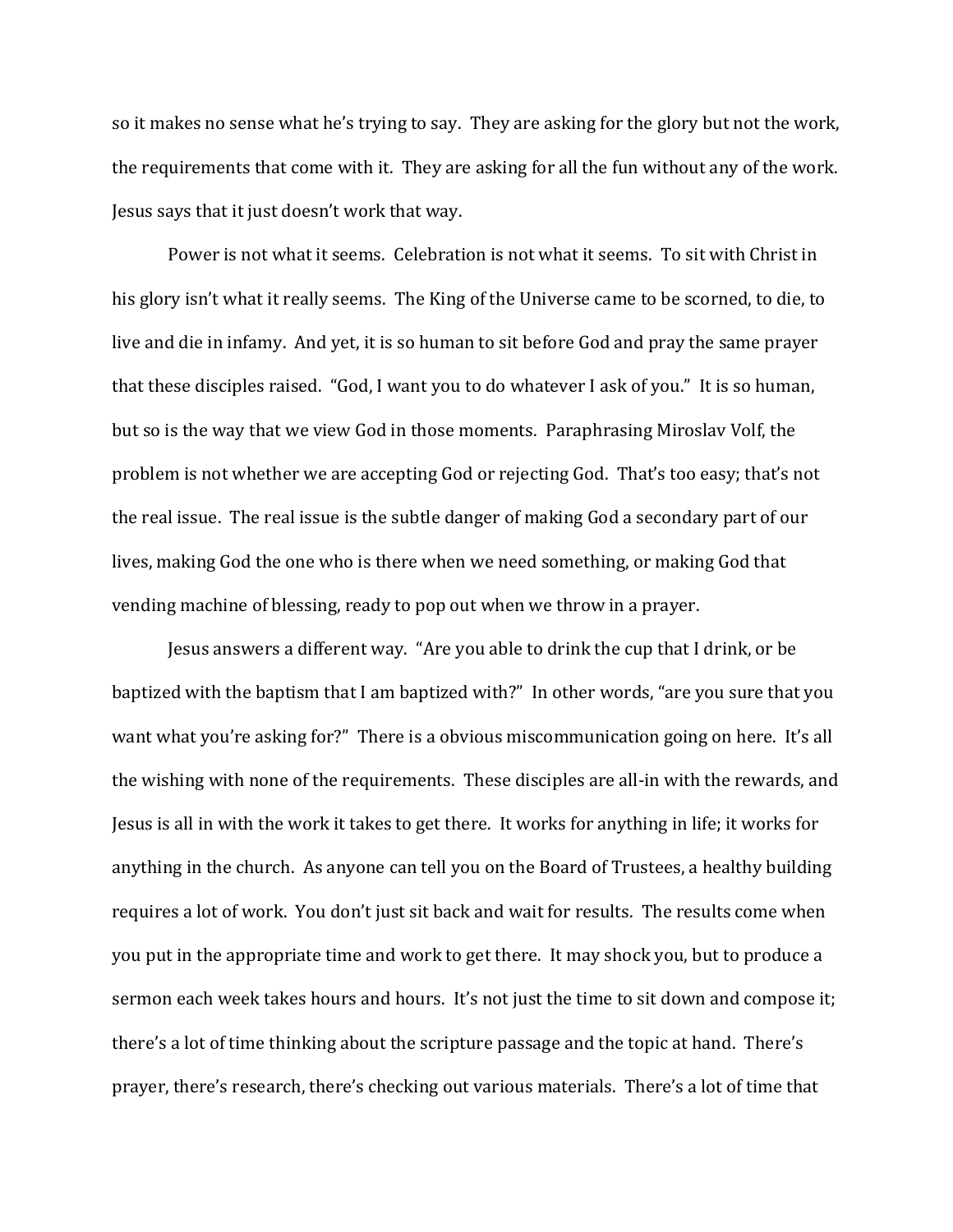goes on behind the scenes before I can even get up here to preach it. It'd be great if I could just stand here and tell you the perfect theology of each passage. But it isn't. It takes hours of work each week just to stand here and deliver a message.

It also takes a lot of work throughout life. Sometimes you think you have it all down; sometimes you realize it takes a little work and maturing to get there. When I got to college in 2004, I started in Hastings' Christian Ministry program. I was an eager young boy knowing he felt the call to ministry and thought he really knew more than he did. It was a new thing; my group of six newcomers was only the second class to enter this program, and I did so with enthusiasm. I knew I was among my peers, so I went into our first meeting with gusto and confidence, ready to show them how much I knew about the Bible and the Christian life. I wanted them to see that I belonged, that I was ready to be one of them and maybe even lead them forward. And then I got there. We started off by reading a scripture passage, the Sermon on the Mount, and I quickly realized that I was in over my head. I started listening to my colleagues and how they read this passage, the ways they understood it and took it apart, and it put me in my place. I heard one person speak, and I thought, "Well, I hadn't thought about it that way," "That's new," or "Oh, I'll remember that." I was, in name, reputation, and now, mentality a rookie, and I needed to be a rookie. Sure, I had the talent to grow in knowledge and wisdom, but boy, I wasn't there yet. It didn't take a big speech or reproving to put me in my place. Being among the talent I was showed me that I was not yet ready to take on the responsibility I thought I personally was ready for. If I wanted to be a leader in the group, I had to get there by my accomplishments, not my selfdetermined worth.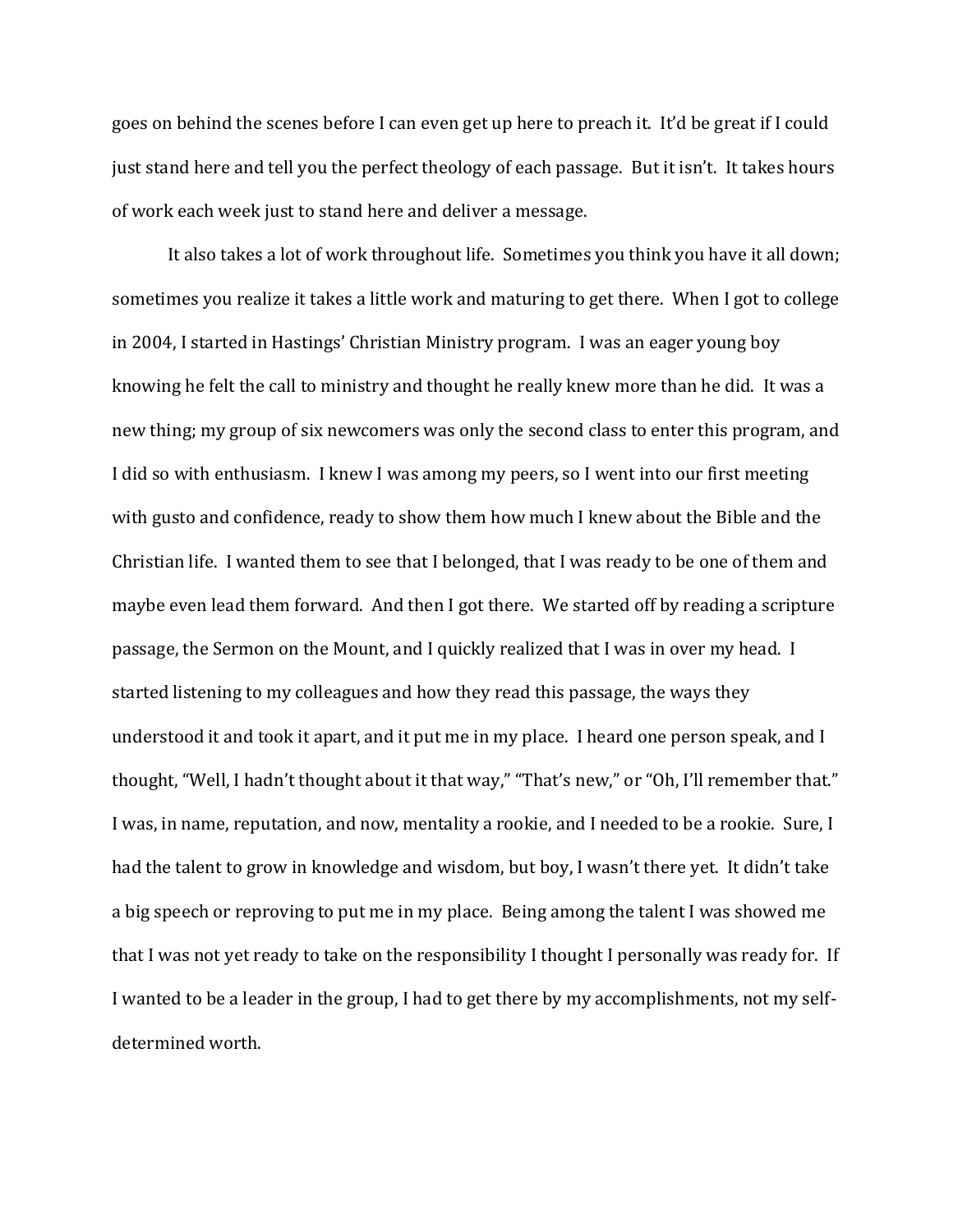And that's where Jesus ends up. Power is not seized; power is earned by being the servant among equals. In Christian circles, we are continually talking about servant leadership, the leadership that does not pride one's own self or one's own accomplishments but seeks to lift up all those around them in order to foster true leadership. And it begins with this passage. "You know that among the Gentiles those whom they recognize as their rulers lord it over them, and their great ones are tyrants over them." In other words, power is seized among them; power is used as a bat, as a tool to get what one wants him or her self. But with us, it is different. "But it is not so among you; but who ever wishes to become great among you must be your servant, and whoever wishes to be first among you must be slave of all." And if that wasn't enough, Jesus lays down the ultimate example: For the Son of Man came not to be served but to serve, and to give his life a ransom for many." If it's God's way, it is called to be our way, and that way is not easy but always worthwhile.

This is the calling to faithful discipleship. It's a prayer that has four words that's more important to live than to say: "Thy will be done." It's a belief that requires a lifestyle, a mentality, a challenge. Following God requires work to get to the end of the road for God's glory and not always what we want. There's something so comforting about standing before God at the end of the journey and hearing, "Well done, good and faithful servant." But, until we get there, there's the literal cross we need to bear, the obligation of the discipleship path. We can ask for blessing, but we also can't lay aside the commitment that goes with it.

Be careful what you wish for, for you may get it. If you want to be strong, you must be the weakest. If we want that seat of power, then our mentality is probably more about